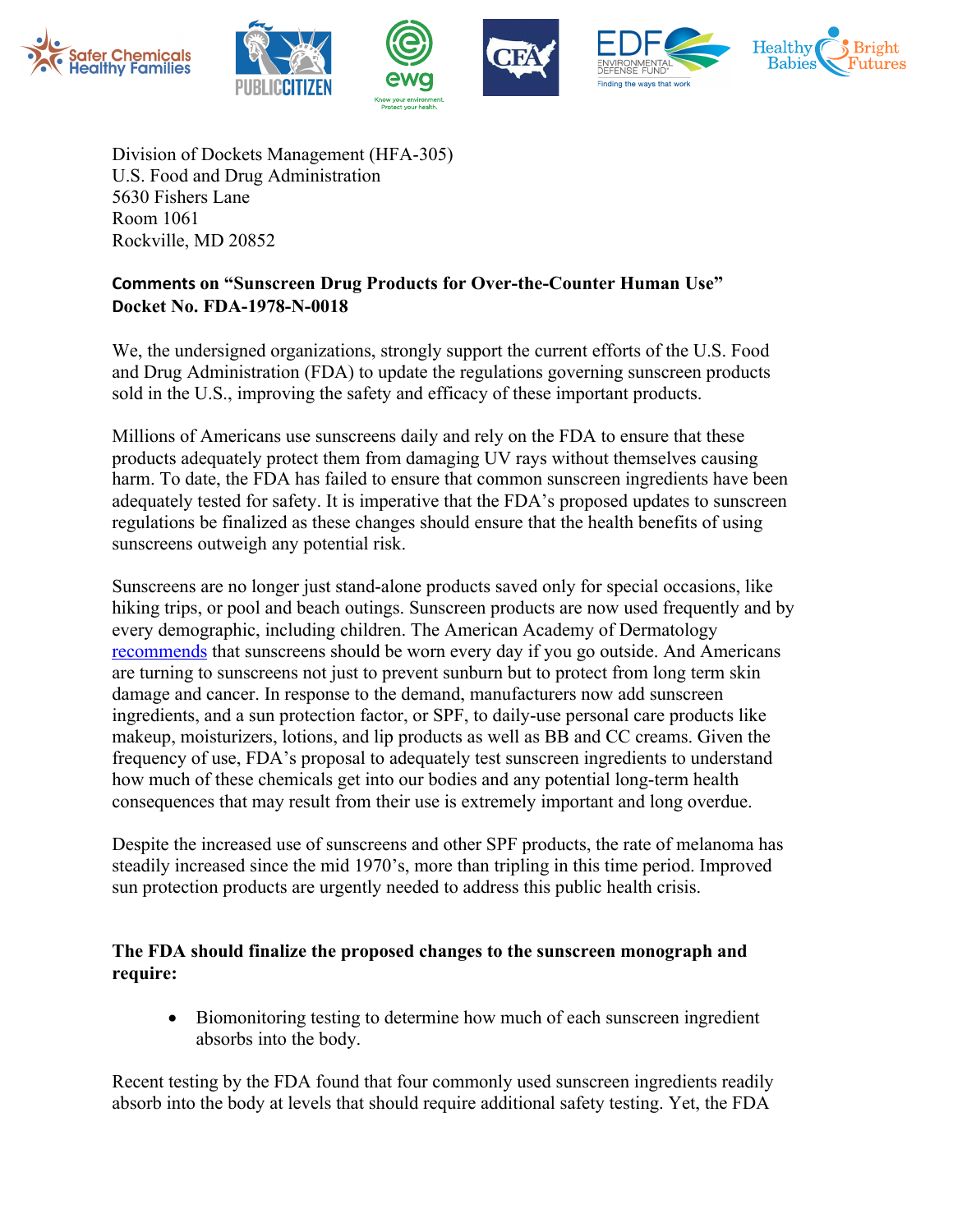has acknowledged that they have never required testing of these and other active ingredients currently on the market and they do not have adequate health and safety data to determine if they are safe. At a minimum, all sunscreen active ingredients should be tested to measure how much gets into the body. We support the FDA's proposal to ensure that manufacturers conduct absorbance testing on sunscreen active ingredients. We also urge the agency to ensure that absorbance testing consider all different product formulations, including those with ingredients that may increase absorbance.

• Comprehensive safety testing of ingredients that do absorb.

Active ingredients that are absorbed above the FDA threshold have the potential to cause longer term health harm, especially if these products are used regularly for years or decades or used by vulnerable populations like children and pregnant women. We support the FDA proposal to require additional safety studies, including tests of carcinogenicity, systemic toxicity, and reproductive and developmental toxicity including an assessment of how these ingredients may impact hormone levels.

The FDA proposed that oxybenzone as well as 11 other active ingredients be classified as Category III, indicating that the agency has insufficient data to determine if these ingredients are Generally Recognized as Safe and Effective. The proposed Category III classification for oxybenzone is unique given that it is one of the most common ingredients and also the active ingredient with the most documented health concerns. The FDA noted that oxybenzone is absorbed into the body in large amounts, and has been detected in breast milk, amniotic fluid, urine and blood. The agency cited studies showing that oxybenzone caused allergic reactions and endocrine disruption. Additionally, the FDA highlighted concerns that children could be more susceptible from harm to oxybenzone.

Despite the concerns, oxybenzone remains one of the most frequently used sunscreen active ingredients. According to a public interest nonprofit based in the U.S., more than half of the 80 sunscreens they tested, including all of their recommended products, contain oxybenzone. Another organization reported that oxybenzone was used in two thirds of nonmineral sunscreens the group assessed in its 2019 Guide to Sunscreens. Overall half of the nearly 1300 products assessed in the Guide contain ingredients without adequate testing data according to FDA.

The FDA determined that zinc oxide and titanium dioxide do not absorb into the body yet we proposed that these ingredients be periodically assessed for absorbance and toxicity due to their nanomaterial form and the evolving science on the toxicity of these new materials.

• Adequate evaluation of sunscreen safety for children and vulnerable populations.

According to the FDA, children may be more vulnerable to harm from oxybenzone than adults "because of the potential for higher absorption and bioaccumulation." Because of the expected long latency between sun exposure or UV damage and cancer development sunscreen use is critical during childhood. All sunscreens should be evaluated with consideration of early life exposure.

• Limits on the maximum SPF number.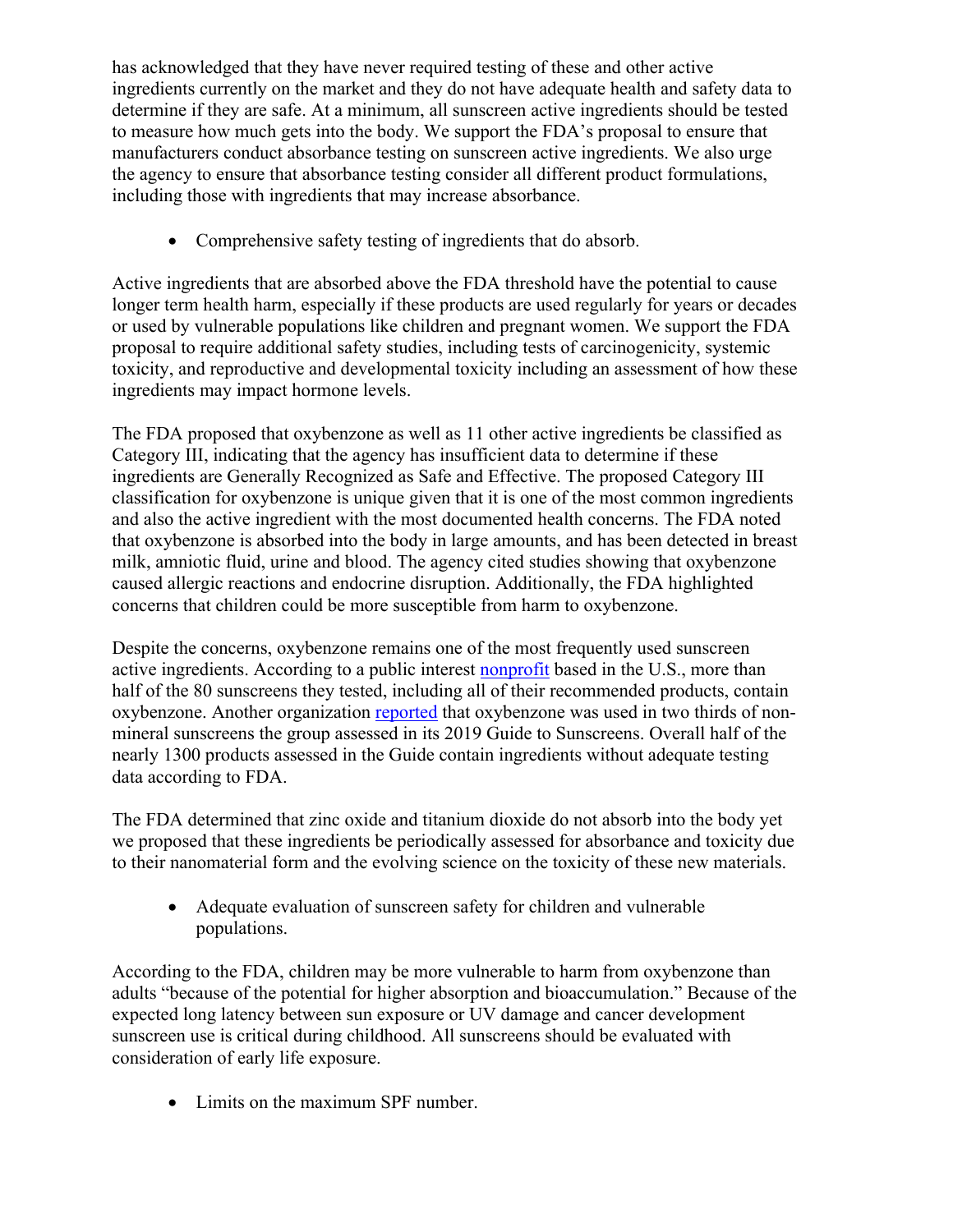We support the FDA proposal to limit allowable SPF claims to values that provide additional clinical benefits without providing the user a false sense of security. A survey conducted by researchers at Northwestern University reported that the most important factor for consumers when choosing which sunscreen to buy was a high SPF. This is troubling because according to the FDA proposal, high SPF sunscreens currently on the market may allow users to be exposed to excessively large doses of UVA rays, which have been associated with skin damage and skin cancer. In a 2007 sunscreen guide, 38 products adverted an SPF over 50+ and in 2019 that number grew to 84 products, representing more than 10 percent of the beach and sport sunscreens assessed. The FDA originally proposed to limit high SPF claims in 2007 but their efforts were thwarted by industry pressure. Given the continued rise in skin cancer rates in the U.S., it's important that the agency no longer delay action.

• Testing to ensure that sprayed and powdered sunscreens do not pose an inhalation risk to consumers.

Particles in sprayed and powdered sunscreen products could potential pose an inhalation risk to consumers, particularly if the particle sizes of the emitted products are small enough to be inhaled into the deep recesses of the lungs where they may cause irrevocable and serious damage. The FDA has proposed that these product types must be tested to verify that the emitted particles are large enough not to cause damage if inhaled. Many spray sunscreens are advertised for use on children. Even for users who forgo using these products, exposure is nearly impossible to avoid because of common use in public spaces like pools and beaches.

• Improved standards for UVA protection.

Broad spectrum UVA protection is critical in sunscreen products, especially due to the scientific understanding linking UVA light to melanoma development. Tanning beds, which primarily emit UVA light, have been classified by the World Health Organization as a known human carcinogen due to increased melanoma rates in women. Highlighting the importance of UVA protection, a top researcher for BASF showed how a sunbather using a product with poor UVA protection would receive a similar overall exposure to a person using a tanning bed. We support the efforts FDA is making to improve the UVA protection offered by sunscreens sold in the U.S. and ensuring that the UVA protection increases with increasing SPF.

• Enable market entry and use of time and extent application, or TEA, sunscreen ingredients that provide improved UVA protection if they have improved safety profiles compared to other ingredients.

FDA emphasized the importance of strong UVA protection in reducing the risk of longterm skin damage and cancer. These concerns are not new and extend to studies of increased melanoma rates in differentially UVA exposed testing over two decades ago. Melanoma rates continue to climb as they have for decades.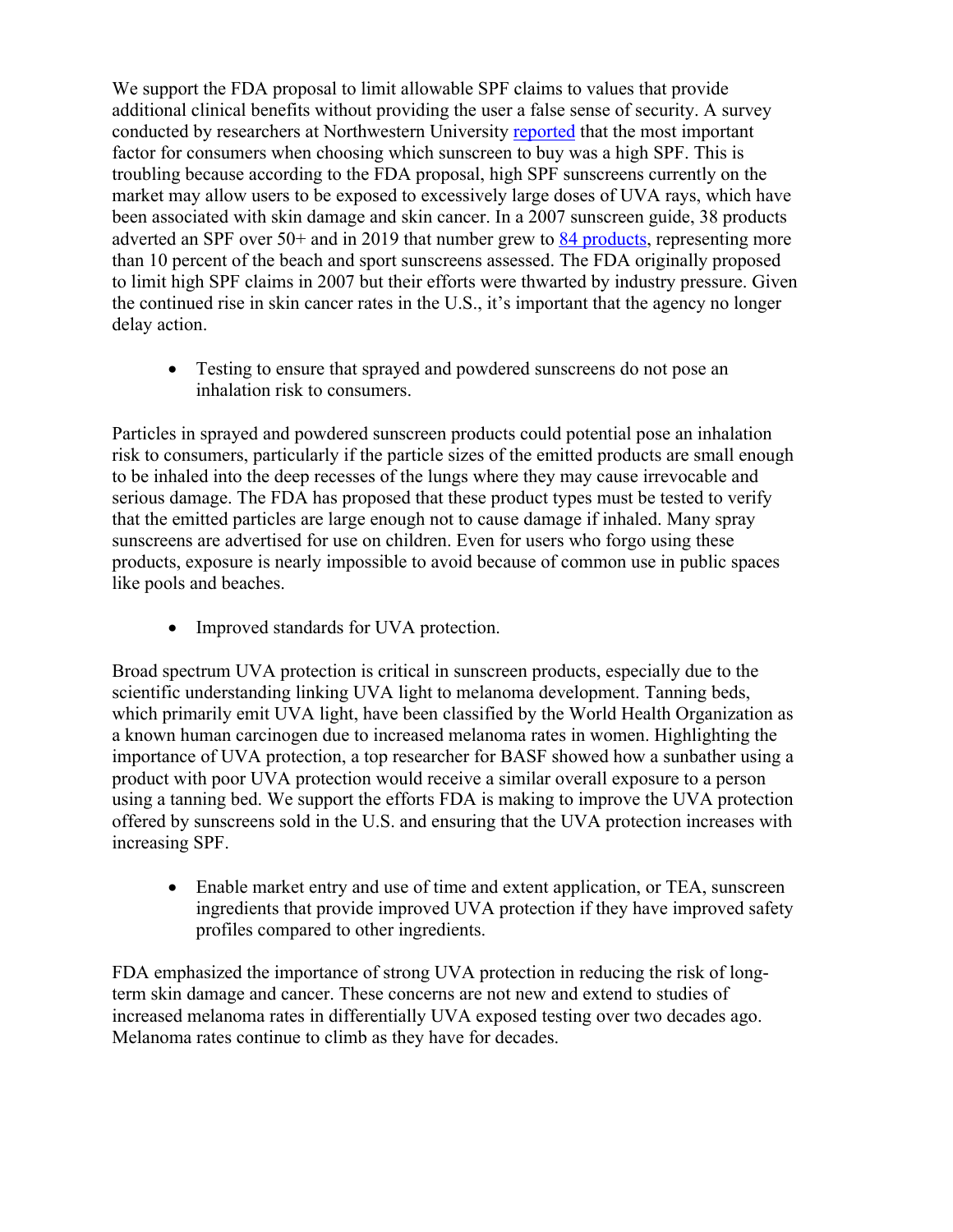

Source: https://seer.cancer.gov/statfacts/html/melan.html & https://www.ncbi.nlm.nih.gov/pubmed/22007306

Over the past decade the US sunscreen market has had the weakest collection of UVA filters in the world. This situation is untenable from a public health perspective. Based on the current scientific evidence sunscreen products should be formulated with UVA protection that is equivalent to the UVB protection. Balanced UVA protection is not possible in nearly all U.S. sunscreen products based on the lack of strong UVA filters. Any of the TEA sunscreen applicants that have comparable or improved safety values over the monographed ingredients should be usable as sufficient data is developed.

## **Conclusions**

The FDA should finalize the proposed rules and not weaken the safety or efficacy standards at the bequest of industry. All sunscreen ingredients should be thoroughly tested for safety and effectiveness. We support the FDA's efforts to improve the sunscreen products available for sale in the U.S. and, as such, protect public health.

Enclosure